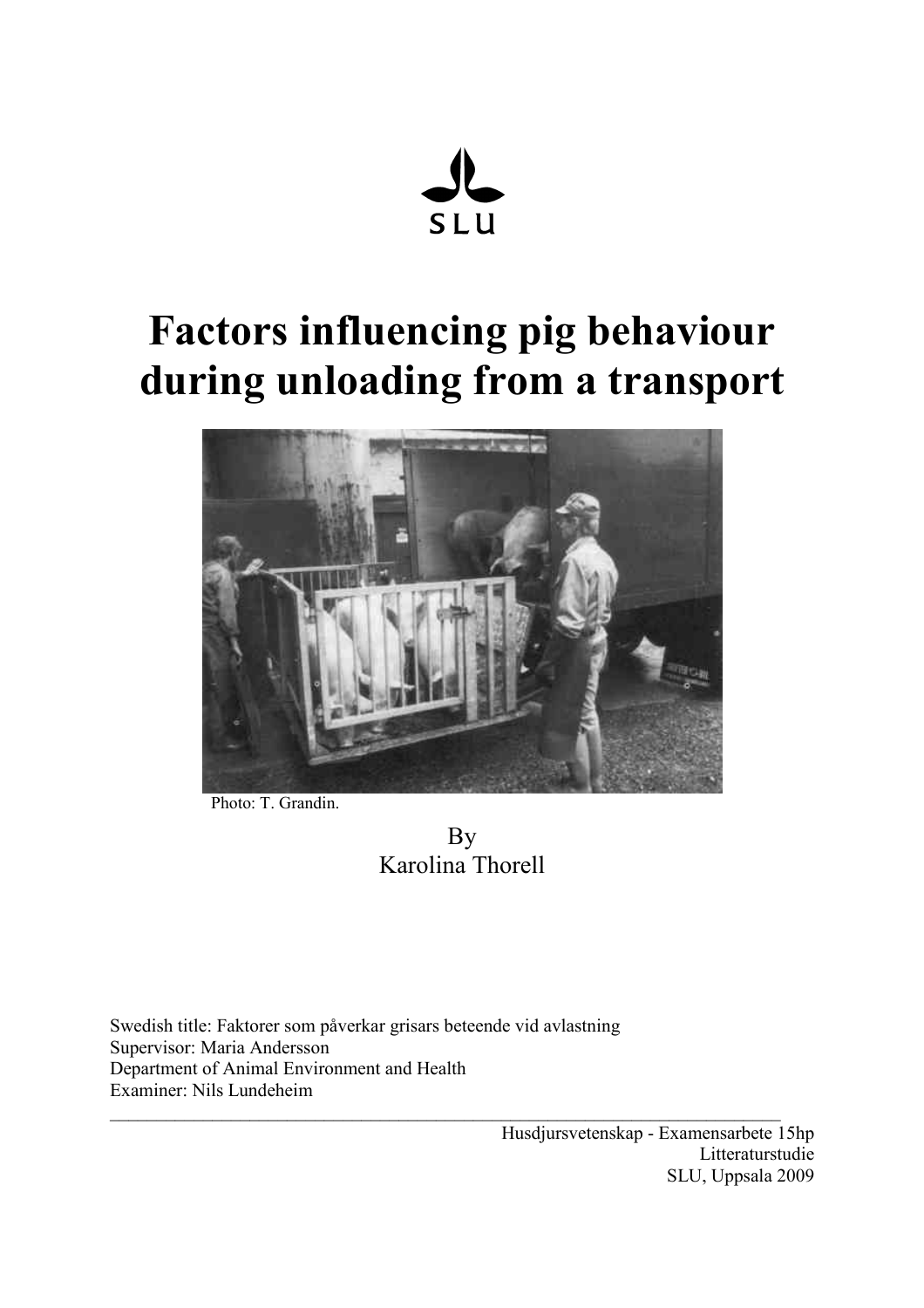# Abstract

Transportation of pigs might be a welfare problem. Stress during and after transportation can negatively affect the meat quality or cause carcass damages, which leads to major economic losses every year. The transportation chain can be divided into several stages; loading, transport and unloading. This literature review focuses on unloading of pigs from a transport. When arriving at an abattoir pigs can be fatigued and need to be as smoothly unloaded as possible. The unloading ramp is a major obstacle for pigs and a high angle of slope causes elevated heart rate and longer unloading times. Unloading system, noise, shadows and darkness can cause pigs to stop or hesistate. Pigs refusing to move can lead to rough handling by electric goads from personnel. Electric goad use is very stressful for pigs and cause elevated heart rate and negative changes in blood parameters, which results in carcass damage and bad meat quality. Improvement of pigs´ welfare can be accomplished through design adjustments of unloading systems, unloading facilities or development of new equipment like the container system. Less handling moments together with unloading at ground level implies that the container system is better for pigs´ welfare. In order to develop unloading systems there is a need for further research together with education of personnal to better understand the behaviour of pigs.

# Sammanfattning

Transport av grisar kan skapa problem. Stress under och efter transport kan påverka köttkvalitén negativt eller leda till skador på slaktkroppen. Kassering av kött med dålig kvalité eller slaktkroppsskador orsakar branschen stora ekonomiska förluster varje år. Transportkedjan kan delas in i flera moment; lastning, transport och avlastning. Denna litteraturstudie fokuserar på avlastningsmomentet. När grisar anländer till ett slakteri kan de vara utmattade efter transporten och avlastningen behöver ske så snabbt och enkelt som möjligt. En stressande faktor för grisar är avlastningsrampen, en brant lutning (såväl uppåt som neråt) orsakar höjd hjärtfrekvens och längre avlastningstider. Svårigheter associerade med avlastning orsakas främst av grisar som stannar eller rör sig för sakta. Avlastningssystem, ljud, skuggor och mörker kan orsaka avbrott i avlastningen genom att grisar blir skrämda. Grisar som stannar kan utsättas för hård behandling med elektriska pådrivare, vilket är mycket stressande och leder till ökad hjärtrytm, negativa förändringar i blodparametrar, dålig köttkvalité och slaktkroppsskador. Grisars välfärd vid avlastning kan förbättras genom designförändringar av avlastningssystem och avlastningsområde eller utveckling av ny utrustning som containersystemet. Färre hanteringsmoment och avlastning på marknivå antyder tillsammans att containersystemet är bättre för grisars välfärd jämfört med konventionella transporter. För att vidareutveckla avlastningssystem finns ett behov av fortsatt forskning tillsammans med utbildning av personal för att öka förståelsen av grisars beteende.

## Introduction

In the year 2008, about 255 million pigs were slaughtered in the EU (EC, 2009). The main part of these slaughter pigs have to be transported to abattoirs. Transportation of pigs is known to be an animal welfare problem, pigs are easily stressed and often difficult to handle. Stressful situations often occur when animals are handled by humans, for example moved from their home pen or during unloading from transports.

During transportation to abattoirs or in lairage before slaughter, pigs from different social groups i. e. unfamiliar individuals, are often mixed. Mixing causes fights to determine the social hierarki, fights stress pigs and leads to skin blemishes, which result in poor carcass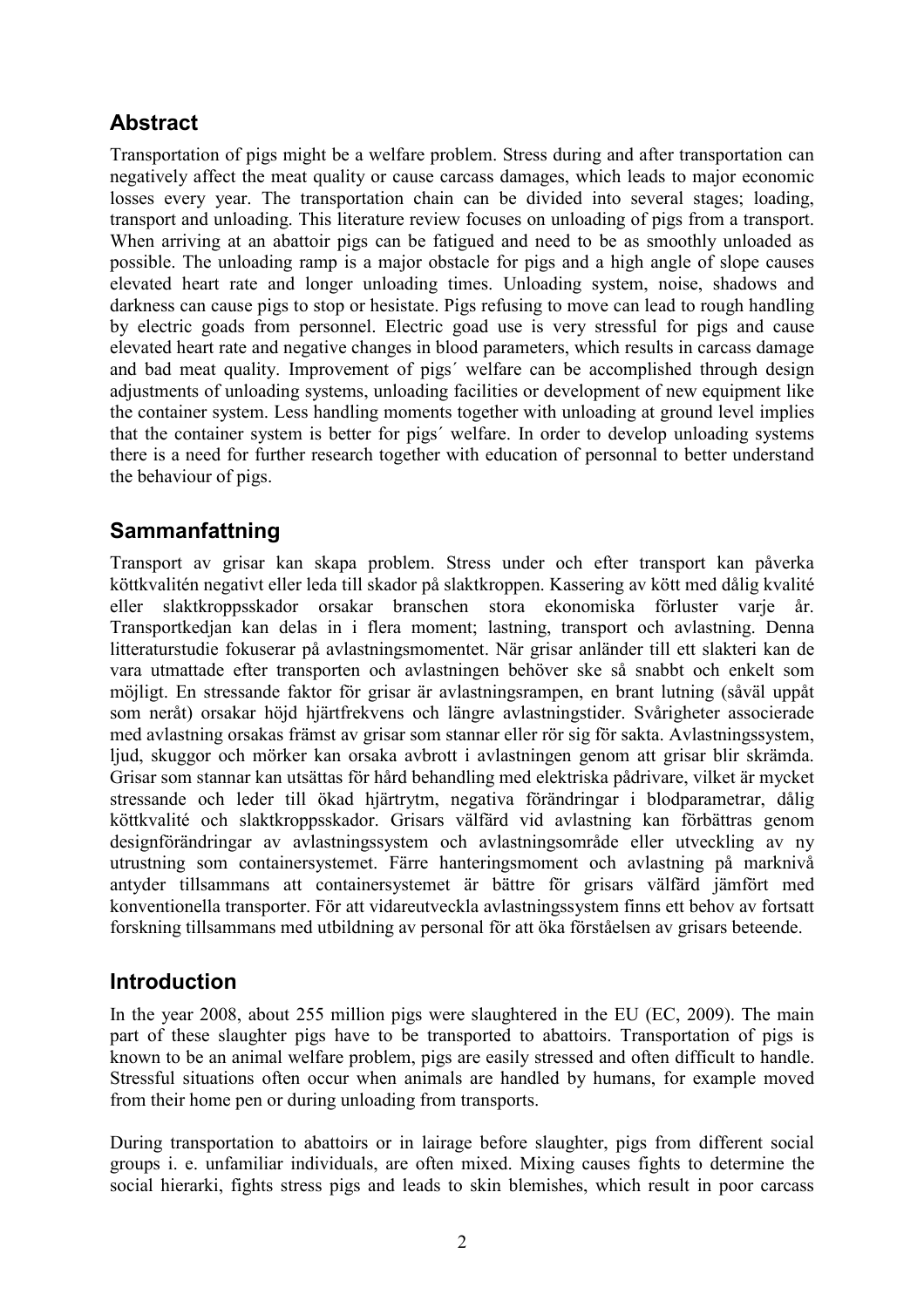quality scores. Stress or exhausting transportations before slaughter can result in pale, soft and excudative (PSE) meat post-mortem. PSE classification of the meat is regarded as meat of poor quality and is characterised by its softness and low water binding capacity. PSE is caused by protein denaturation post-slaughter, when the temperature in the carcass remains high. This happens when the rate of postmortem glycolysis is high, resulting in low muscle pH (Bowker et al., 2000). It is of most importance to reduce stressful situations before slaughter as much as possible, not only because of economic interests, but to ensure the best animal welfare.

During unloading from a transport, events that occurred prior or during the transportation, may influence the behavioural responses from pigs. Transportation affect animals in a negative way, pigs show an elevated heart rate (Geverink et al., 1998a). Vibrations from the vehicle can cause motions sickness in pigs (Bradshaw et al., 1996a). The loading density of the vehicle also affect the welfare of pigs, if the density is too high, pigs cannot lie down and rest without being on top of each other. The pigs then continuosly change position and can therefore not rest. At a very high density ( $\sim 0$ .  $31 \text{m}^2/100$  kg), pigs show a clear evidence of physical stress (Warris et al., 1998). Hot weather conditions are also a problem during transports, heat increases body temperature and heart rate which can result in hyperthermia and ultimately lead to death. Together, all of these named factors influence how pigs behave during unloading from a transport.

Transportation of animals can be divided into several different stages; loading at the home farm, the transportation itself and finally unloading. This litterature review will focus on defining some of the problems occuring when pigs are unloaded at an abattoir after transport; what are the stressful factors for pigs when transporting and unloading? Which factors are most stressful for the pigs, and is there a solution to the problem. What can be done to reduce stress during transportation and unloading? Can transporters by just making small adjustments improve pigs´ welfare when unloading?

## **Stressparameters**

To assess animals stress response both behavioural and physiological parameters are used. Commonly used blood parameters are cortisol-, lactate-, glucose- and vasopressin levels. Cortisol is specially associated with level of stress and vasopressin with travel sickness (Knowles & Warriss, 2000). Other measurements used are heart- and respiration rate together with body- or skin temperature (Knowles & Warriss, 2000). Behavioural assessments of stress response, or reduced welfare, could be vocalization, attempts to run away or just stop moving forward (Broom, 2000). Blood acid-base balance is useful when assessing animal responses during handling, parameters like  $pH$ , lactate,  $HCO<sub>3</sub>$  and base-excess values can be used (Bertol et al., 2002; 2005). These clinical parameters are associated with physical impairment and can be used to compare downer pigs to non-downer pigs (Ivers et al., 2002). Downer pigs are in a state of metabolic acidosis and are defined as individuals that express signs of exhaustion and who are unable to rise or walk.

## Transportation vehicle

## Unloading ramp

In general pigs have more difficulties descending a loading ramp, than they have ascending it. This is supported by the findings of Warris et al. (1991), who tested pigs´ stress response to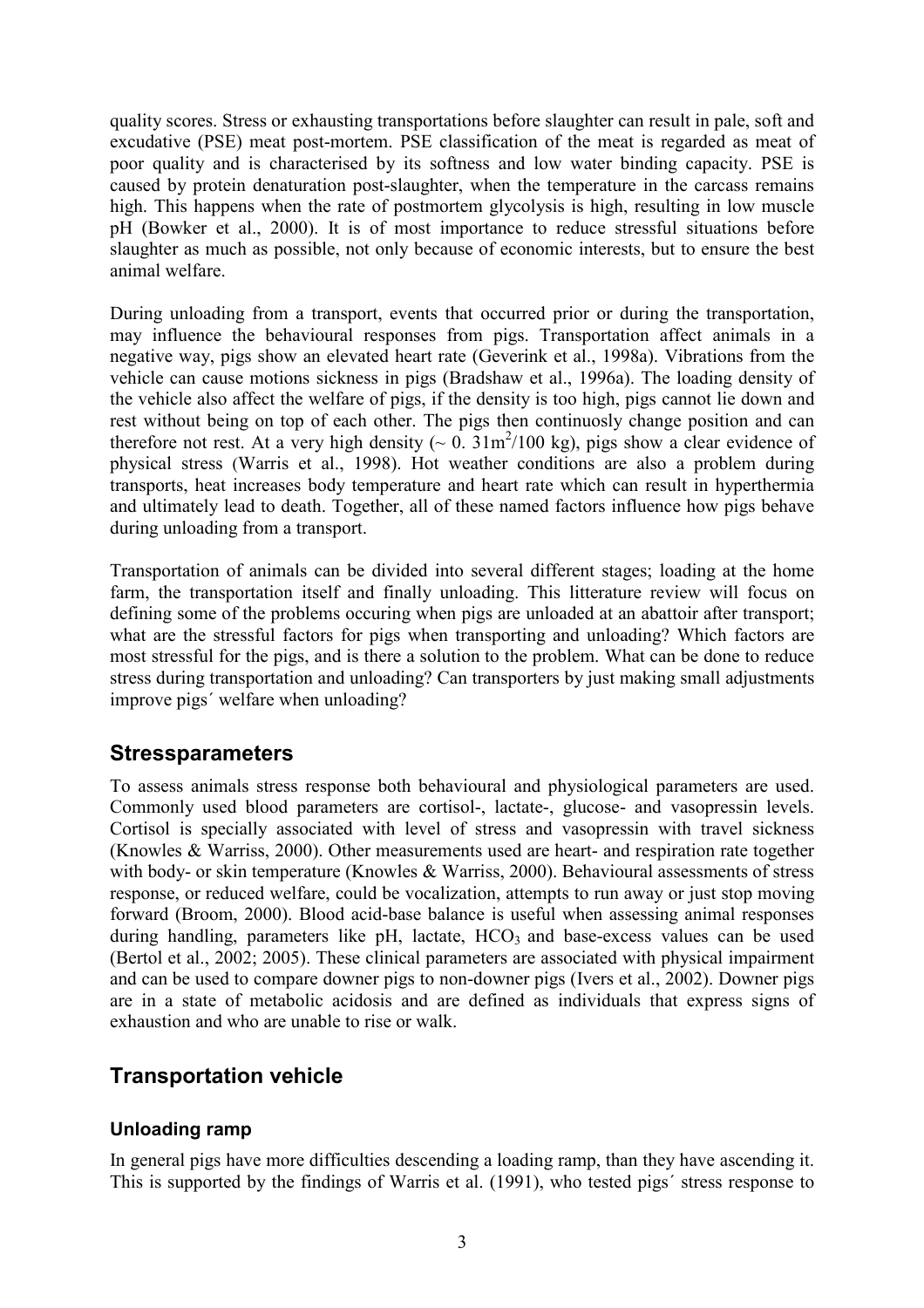different angles of loading ramps (0, 10, 20, 25, 30, 35, 40 and 45˚) and two different sets of cleat spacing (150 and 300 mm). The angles from 0˚ to 20˚ had little effect on pigs ability to climb down the ramp. Shortest time to descend a loading ramp was recorded when the angle of slope was 20˚, and the cleat spacing 150 mm. Time recorded to descend increased linearly together with increased angle of slope. Above the angle of 35˚ time taken to descend increased considerably. Descending a steep ramp in a controlled matter was difficult for pigs, regardless of cleat spacing. These findings are supported by Van Putten & Elshof (1978) who found a positive correlation between the steepness of a ramp and how much pigs´ heart rate was increased; the steeper ramp, the higher heart rate. In the referred study it was found that a 30˚ ramp angle looked unaccessible for pigs, they turned their side towards the ramp and simply refused to climb or descend. If animals refuse to climb a ramp this can lead to unnecessary rough handling to get them moving. The solution to the problem would be to use smaller angles by extending the loading ramps, longer ramps did not cause as high heart rates on pigs as steep ramps (Van Putten & Elshof, 1978).

Warris et al. (1991) indicated that pigs do not get used descending an unloading ramp even after repetition of the trial during several days, this because there were no decrease in time recorded to descend. On the other hand, trained pigs are unloaded twice as fast as non-trained pigs (Krebs & McGlone, 2009). Trained pigs were moved out of their home pens for ten days in a row. They were pushed up a ramp (30˚ slope) and onto a trailer. When pigs reached the inside of the trailer they were left to walk freely for ten minutes. Non-trained pigs were not handled at all before the testing day. Pigs allowed to move freely out of their home pen twice a week, for nine weeks in a row, moved faster out of their home pen after the testing period (Geverink et al., 1998b). Nevertheless, trained pigs show less fear of humans and have to be more driven with a paddle or electric goad, compared to non-trained pigs (Geverink et al. 1998b; Hemsworth et al., 2002; Krebs & McGlone, 2009). Pigs that been regulary handled by humans try to maintain physical contact, although beeing chased or catched (Tanida et al., 1994). This implicates that handling and training of pigs reduces their fear of humans (Tanida et al., 1994; Geverink et al. 1998b; Hemsworth et al., 2002; Krebs & McGlone, 2009).

#### Unloading system

Multi-storey vehicles are often supplied with hydraulically operated tail-lifts, or submersible floors. These systems have been developed to facilitate loading or unloading, and reduce time required to handle the animals. When comparing three different loading systems, the so called modular or container system seemed to be most easy to handle for both pigs and stockpersonnel (Brown et al., 2005; Van Putten & Elshof, 1978). The module can be placed near pigs´ rearing pens and loading is done at ground level. When loaded with animals the module is lifted onto a flat bed lorry and then transported. The module can be totally selfcontained, animals can be provided with food and water and urine and feaces can be collected, thus reducing the risk of contamination between animals and farms. The aim with the modular system is to reduce handling moments to a minimum. The modules are mechanically unloaded and can be held in lairage until slaughter of the animals. When comparing the module system to a tail ramp (18˚ slope) and a hydraulic tail-lift, the ramp was most difficult for pigs (Brown et al., 2005). The ramp made pigs reluctant to leave the lorry and take the first steps down, time recorded for unloading was longer than with the other two systems. The ramp caused highest increase in skin temperature compared to the tail-lift or module, and also affected the heart rate of the pigs. Using the ramp or hydraulic tail-lift resulted in higher heart rate, but the module caused highest levels of saliva cortisol during the whole experiment, which in turn is an implication of stress (Brown et al., 2005).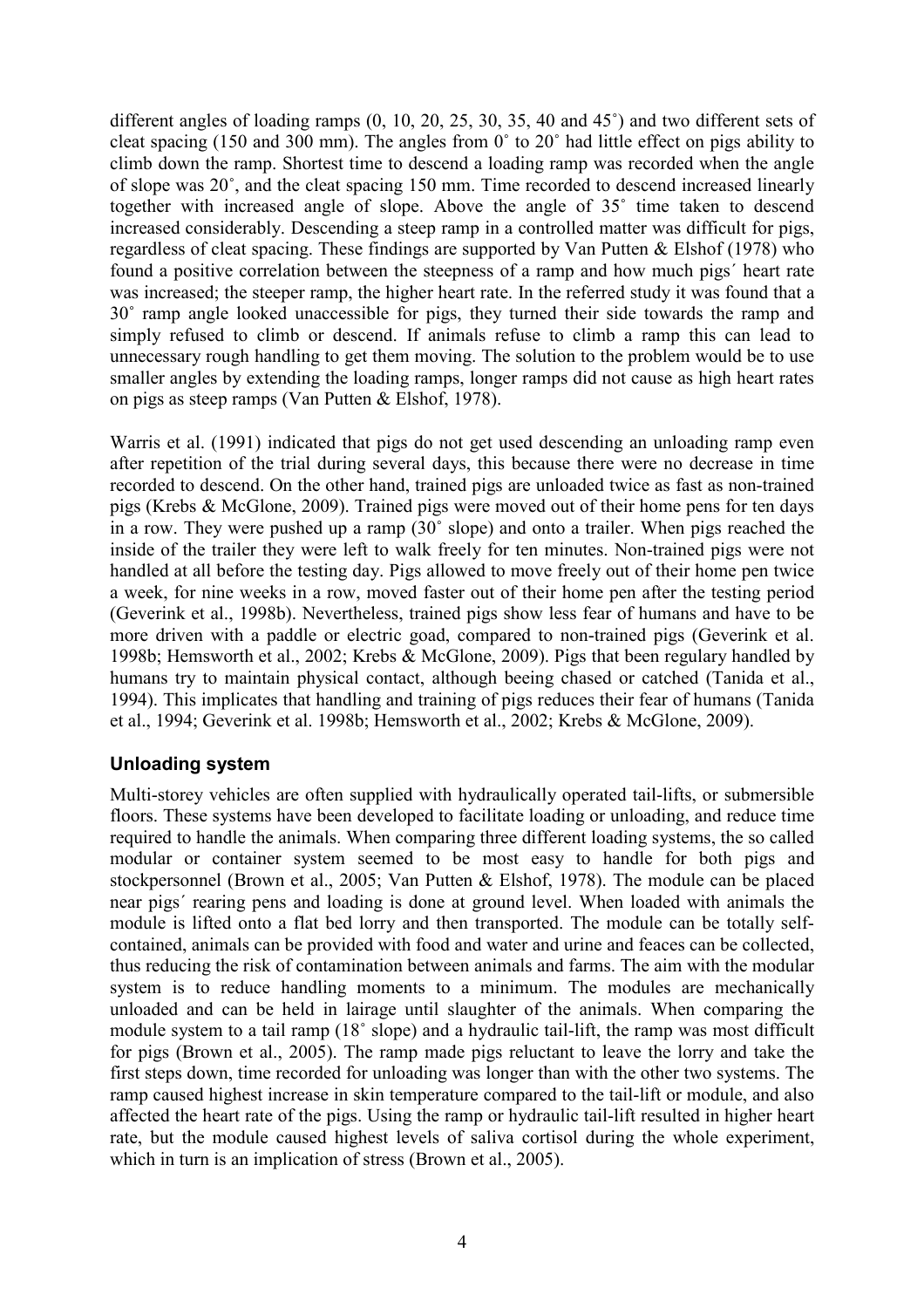Pigs in the module did not seem to settle after beeing loaded, they remained active, which is a response to the new environment (Brown et al., 2005). This could be problematic during longer transportations if pigs does not settle and rest. However, Van Putten & Elshof (1978) found the most difficult thing with the container to be unloading. The animals stayed overnight in the containers, seemed to regard it as a familiar place, and were very reluctant to leave it. This contradicts the findings of Brown et al. (2005) who found no problems with unloading animals from the module. When comparing containers to conventional vehicles with a loading ramp, conventional transport systems caused more transport losses and animals emergency slaughtered upon arrival (Van Putten & Elshof, 1978).

#### Pot-belly vs. straight deck trailers

Trailer design is of great importance when measuring how easy pigs are to unload. Pot-belly trailers (Figure 1) have internal ramps, which straight-deck trailers do not. (Figure 2).



Figure 1. Pot-belly trailer (K. Thorell).



Figure 2. Straight-deck trailer (K. Thorell).

where pigs in 7, 3 % of the compartments required some use of electric goad, compared to non in the compartments of the straight-deck trailer. Unloading pigs from a pot-belly trailer is more difficult compared to a straight-deck trailer and pigs transported in pot-belly trailers show greater signs of stress during unloading (Ritter et al., 2008a).

More ramps are potential stress elements for pigs. When comparing pigs´ stress responses between a pot-belly and straightdeck trailer, pigs unloaded from a pot-belly trailer had a greater incidence of open-mouth breathing and more skin discoloration (Ritter et al., 2008a). Duration time for unloading was longer for the potbelly trailer, compared to the straight-deck trailer. Electric goad use during unloading was higher for the pot-belly trailer,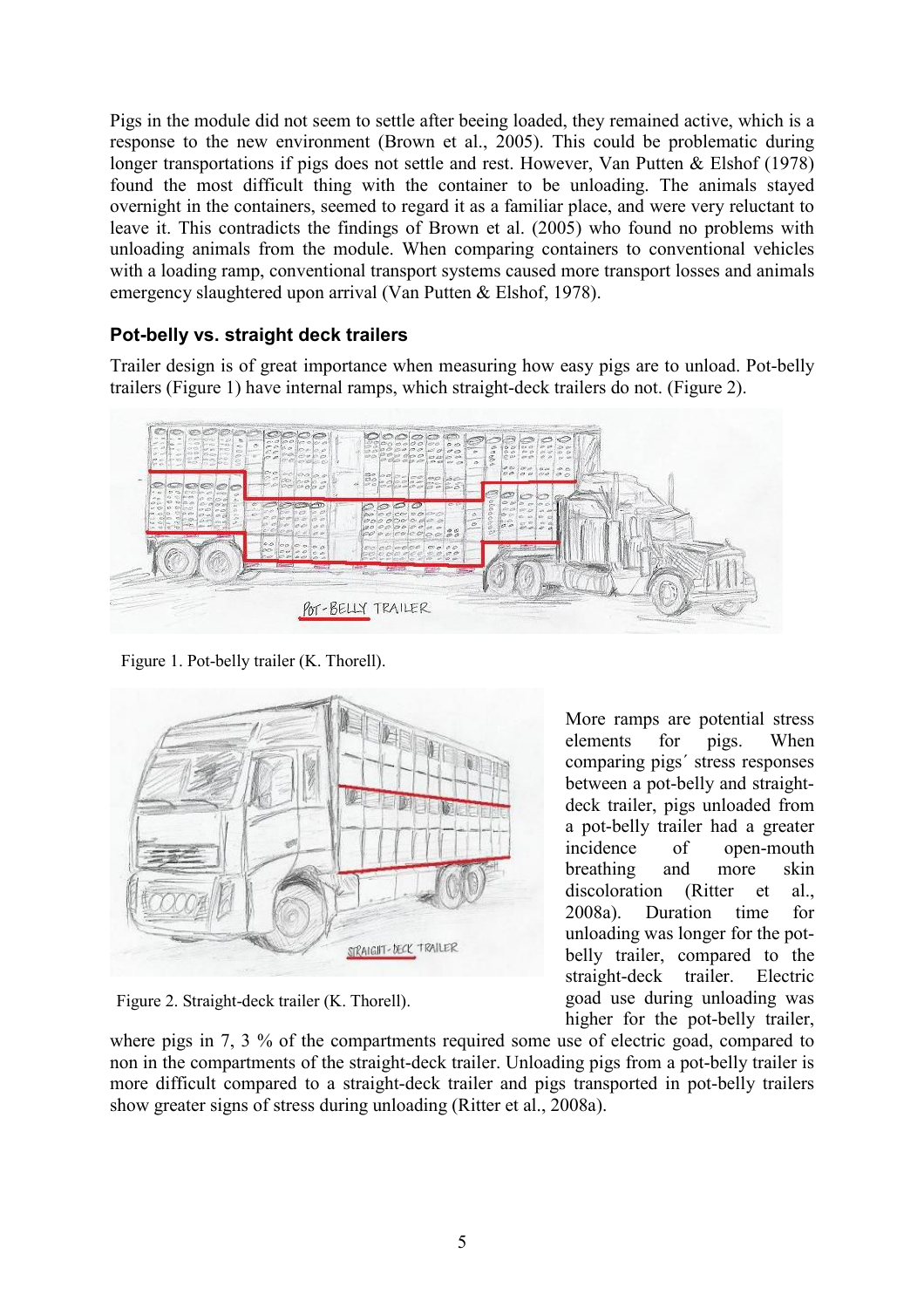#### Width of ramp/passageway

Unloading of pigs is facilitated if the passageway is wide enough. According to Lambooij (2000) the width is sufficient when four to five animals can walk side by side. It then depends on the size of the pigs, and would be around 2 m if using a space of 40 cm/animal and letting 5 animals pass at the same time. Grandin (1980) claims that the width should be about  $1, 8 - 3$ m wide and straight, this to ensure that animals see an escape path ahead of them, which make

them move easier. When using the tail ramp to unload, the whole width of it should be used. If this is not possible and the ramp is more narrow than the vehicle, it is best to have at least two entrances to single-files for prevention of jamming (Grandin, 1980; 1990). The use of a funnel is not to prefer since it is difficult for animals, they want to go through at the same time and will get stuck (Van Putten & Elshof, 1978). Pigs try to stay together if they are stressed and prefer body contact with each other (Van Putten & Elshof, 1978) Single-file ramps with solid partition should be avoided, but single-file races



Figure 3. Single file ramp with "see-through" partition (Photo: T. Grandin).

with "see through" partition is a better choice (Figure 3). "See-through" partition promotes following (Grandin, 1982; 1987; 1990) and prevents animals from baulking and turning around. The outer partitions should be solid to avoid disturbances (Grandin, 1982; Lambooij, 2000). Pigs able to see people ahead of them often stop and hesitate to move forward (Grandin, 1982; Atkinsson, 2000). If pigs start to turn around and hesitate to move forward when being unloaded, this will even more complicate the procedure.

## **Surroundings**

#### Light inside/outside the transport

Pigs often have an aversion towards darkness, and move easier from darkness towards a more brightly illuminated area (Van Putten & Elshof, 1978; Grandin, 1990; Tanida et al., 1996). Since it often is dark inside transport-vehicles, one could take advantage of this fact by manipulating with the lights, and hence make unloading easier.

Pigs behave differently when entering an unknown dark area compared to an unknown illuminated area (Van Putten & Elshof, 1978). Unknown dark areas cause pigs to hesitate and turn around several times before going in, when inside pigs are more quiet and move slowly in contact with their group-mates.

Grandin (1982; 1990) claimed that lamps never should shine into the eyes of animals. This contradicts the findings of Tanida et al. (1996), who studied pigs´ responses to different lights and shadows. Pigs were moved between two areas, exposed to light beams towards their eyes and from behind. No significant time difference was recorded when moving pigs between the two areas. However, there was a significant difference in time if the two areas were dark. Therefore the unloading area should not be completely dark, rather have some kind of flash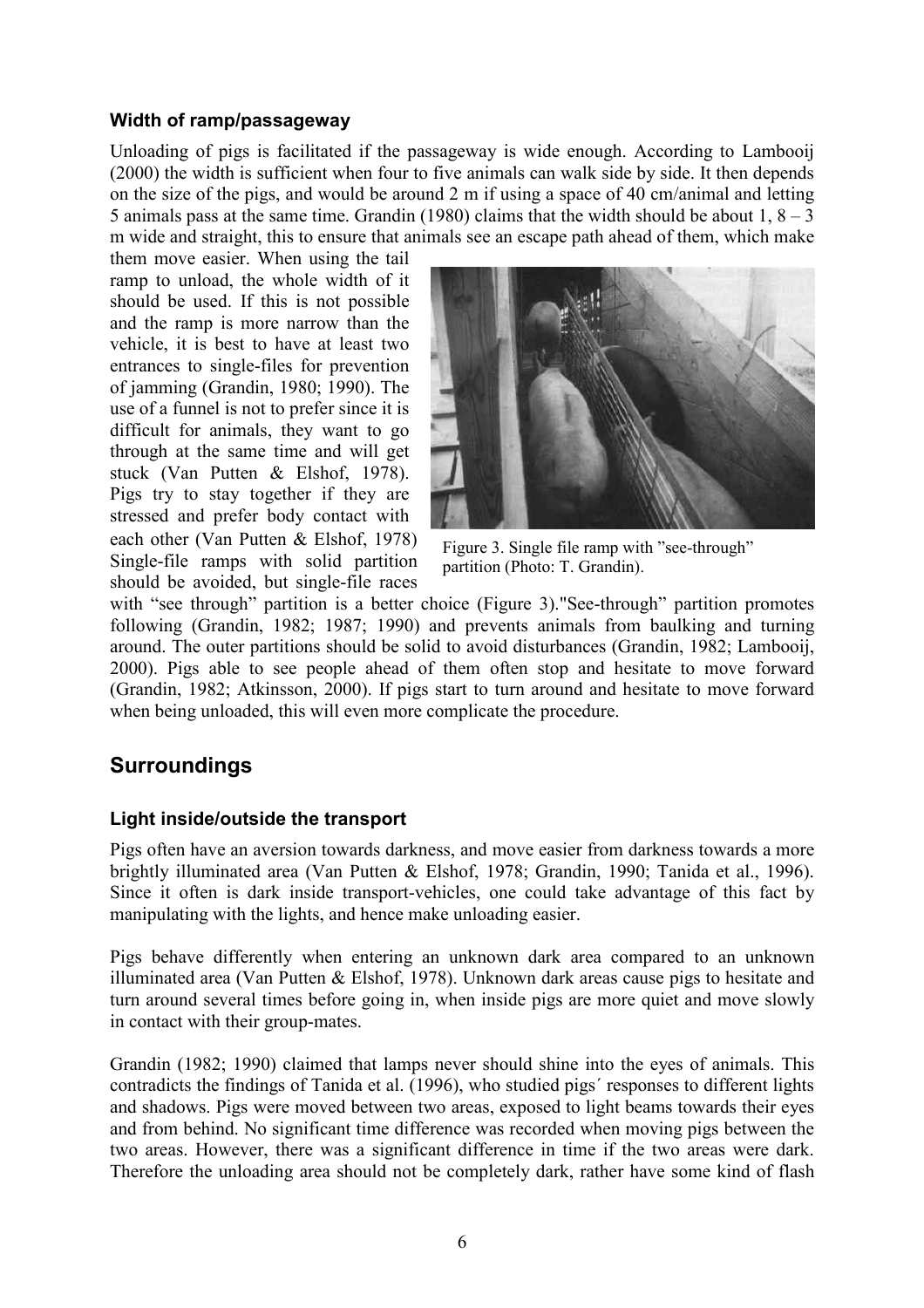light than no light at all. Pigs that spend their fattening period in a dimly illuminated building have been seen baulk and show aversion to sunlight when driven straight towards it (Grandin, 1982; 1990), probably because their eyes are not used to such bright light.

If unloading occurs outside in daylight, there may be shadows along the unloading ramp or that extends into the transport. Shadows may disturb animal movement. Grandin (1982; 1990) claims that shadows are to be minimized and that pigs´ hesitate when moving through a dark shadow. However this statement is contradicted by Tanida et al. (1996), who found no significant difference in time for pigs to move through an area with different shadows or patterns across the floor. The pigs showed a tendency to walk more on the black shadow areas than the light. There is a suggestion that three-dimensional objects are more fearful than shadows on the floor. Pigs pass shadows as fast as possible (Tanida et al., 1996).

#### Sound

Sound is a stressful factor for pigs; novel sound will activate the animals´ defense mechanisms, such as enhanced heart rate, increased ambulation and change in activity to escape behaviour (Talling et al., 1995). The increased level of heart rate and arousal will return to normal first after the sound is decided to be no immediate threat. It is suggessted that it is the loudness of the sound that pigs react to, not the content (Talling et al., 1995; Lippmann et al., 1999). By decreasing the sound pressure by 50 % and substaintially reducing the sound intensity by isolation, pigs were less aroused and moved more easily without the use of driving aids (Lippmann et al., 1999). This is consistent with the findings of Talling et al. (1995) who displayed that piglets exposed to high sound levels had a significantly higher heart rate compared to the control group. However the response to the source of the sound is not as clear as the loudness. When exposing pigs to different sounds (farm, transport, abattoir and white noise), there are no clear signs of what is more distressing. White noise is a type of sound caused by some electronic equipment at a frequency range of 200-20 000 Hz (e.g. a TV set at standby mode). This sound lack biologic meaning (Geverink et al., 1998a). Talling et al., (1995) found the most enhancement of heart rate of pigs exposed to transport and white noise treatments. While Geverink et al., (1998a) found no change in heart rate when exposing pigs to machines, pigs squeeling and white noise, although the machines and white noise treatment caused the pigs to stay close to their group-mates. Spensley et al. (1995) found that transport sound caused the highest raise in pigs´ heart rate, followed by white noise, farm and abbatoir.

# Pig behaviour

## Mixing of groups

When pigs from different groups are mixed there will directly be interactions to determine the social hierarki. These interactions occur as aggressions towards other individuals or fighting inbetween (Bradshaw et al., 1996b). The quantity of fighting can be predicted by assessing the aggressive behaviour shown in the pigs´ home pen (Geverink et al., 1998c). Large differences in pigs´ individual aggression behaviour have been observed after mixing pigs in lairage (Geverink et al., 1996).

When pigs are mixed in a transport, the space is very small and there is no room for an individual to get away from others. Mixing of more animals  $(\sim 200 \text{ animals})$  results in less fighting compared to mixing 6-40 pigs unfamiliar to each other (Grandin, 1990). This however, would be difficult to apply on trailers, since they only can carry a certain number of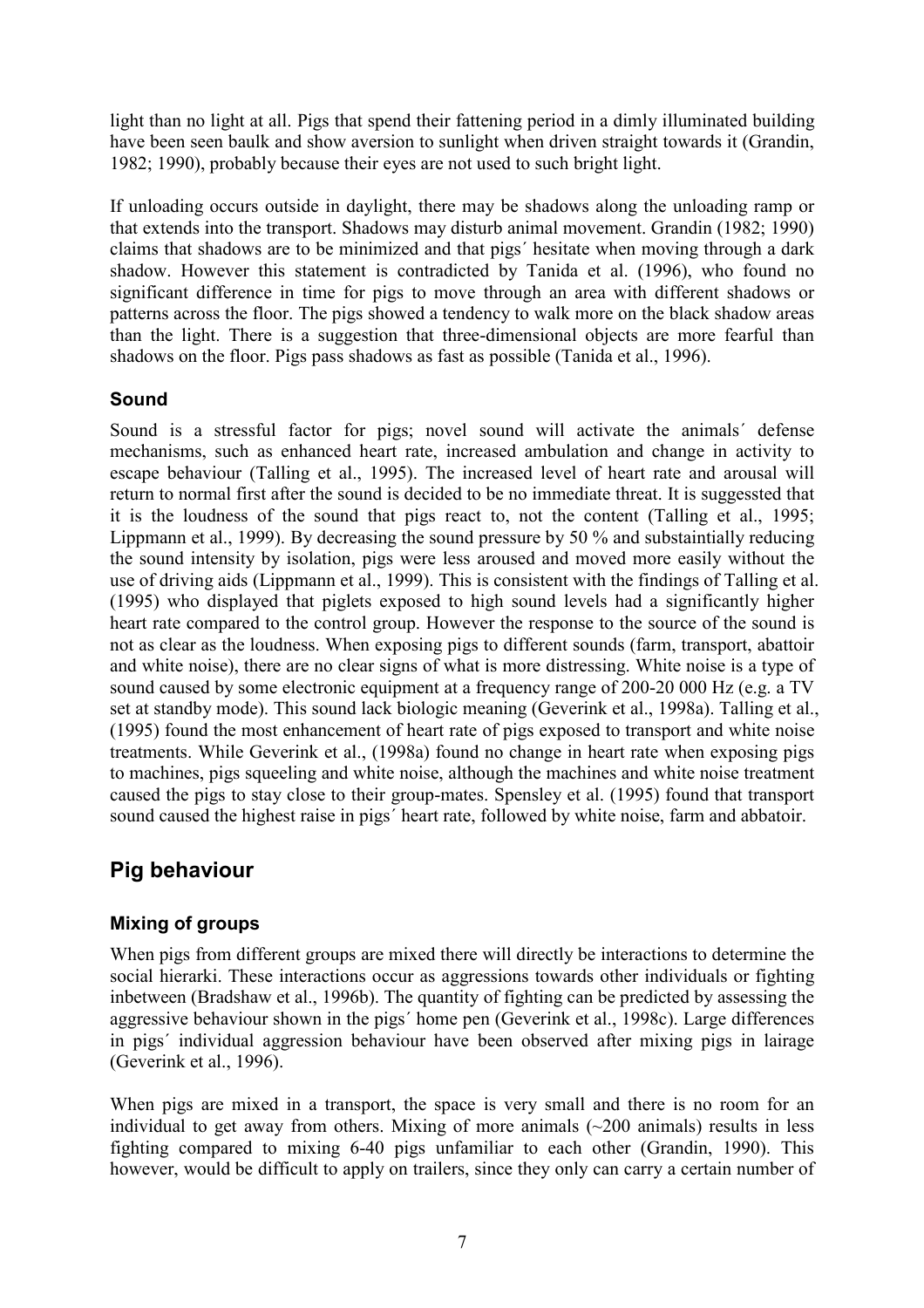animals on each deck. Most fighting occurs during the first 30 minutes after pigs have been mixed (Geverink et al., 1998c). Although when studying pigs at Dutch and Belgian abattoirs it was found that the highest incidence of aggressive interactions occurred after the first half hour following mixing of unfamiliar individuals (Geverink et al., 1996).

Pigs have sharp teeth and these can cause skin damage if fighting occurs. Skin damage is commonly used to identify welfare problems (Grandin, 2003). Another problem if pigs are fighting during unloading, is that they struggle with one another and may bump into the walls of the vehicle or the solid walls of loading ramps, which can lead to falling.

## Human behaviour

## Handling intensity

Driving pigs with electric goads is more stressful than using moving board, paddle or hurdle (Hamilton et al., 2004). In the study, pigs were driven through a handling course, subjected to either high- or low-intesity handling. The high-intensity handling included use of electric goad (16 shocks/pig) and a moving board. Pigs on the low-intensity handling were moved using only a paddle or moving board and allowed to move in their own pace. High-intensity handling resulted in higher lactate-values together with lower  $pH$ -,  $HCO<sub>3</sub>$ - and base-excess levels compared to low-intensity handling. There was also a trend of the animals on highintensity handling to have a higher posthandling rectal temperature. However the highintensity handling did not result in any downer animals. In severe cases stress can cause downer animals. This is due to increase in body temperature, higher production of lactic acid together with lower pH in the muscles and blood stream. Handling pigs with a frequent use of electric goad result in downer pigs (Benjamin et al., 2001). Downer individuals display higher rectal temperature and more skin discoloration, compared to pigs on a gentle handling method.

Bertol et al. (2002; 2005) conducted similar studies as Hamilton et al. (2004) to evaluate the effect of handling intensity on blood acid-base response. Their results confirm that using electric goad to move pigs has a large impact on blood acid-base balance. Pigs handled intensively had higher lactate values together with lower  $pH$ ,  $HCO<sub>3</sub>$  and base excess. The decrease in base excess and  $HCO<sub>3</sub>$  is seen as a consequence when the buffering bicarbonate system takes action to neutralize the increase in lactate (Sjaastad et al., 2003).

When comparing physical responses of pigs loaded with electric goad or hurdle, it was found that pigs loaded with the use of electric goad had a significantly higher heart rate, rectal temperature and activation level then those loaded with a hurdle (Brundige et al., 1998).

The use of electric goads can affect the meat quality post-mortem. Use of electric goad prior to slaughter has a positive correlation with light scatter score of the ham and is negatively correlated with plasma glucose level (Hemsworth et al., 2002). In this study, 23 % of pigs who received intense use of electric goad before slaughter were classed as having PSE ham (Hemsworth et al., 2002).

Electric goad use, transportation, unloading and mixing of unfamiliar individuals are potential stressors for pigs. When exposed to several stressors pigs show the highest values of rectal temperature, blood lactate and the lowest pH, compared to pigs exposed to less stressors (Ritter et al., 2008b). In the referred study it is implicated that by removing only one stressor these levels will decrease/increse, and this reduce the number of fatigued, downer animals.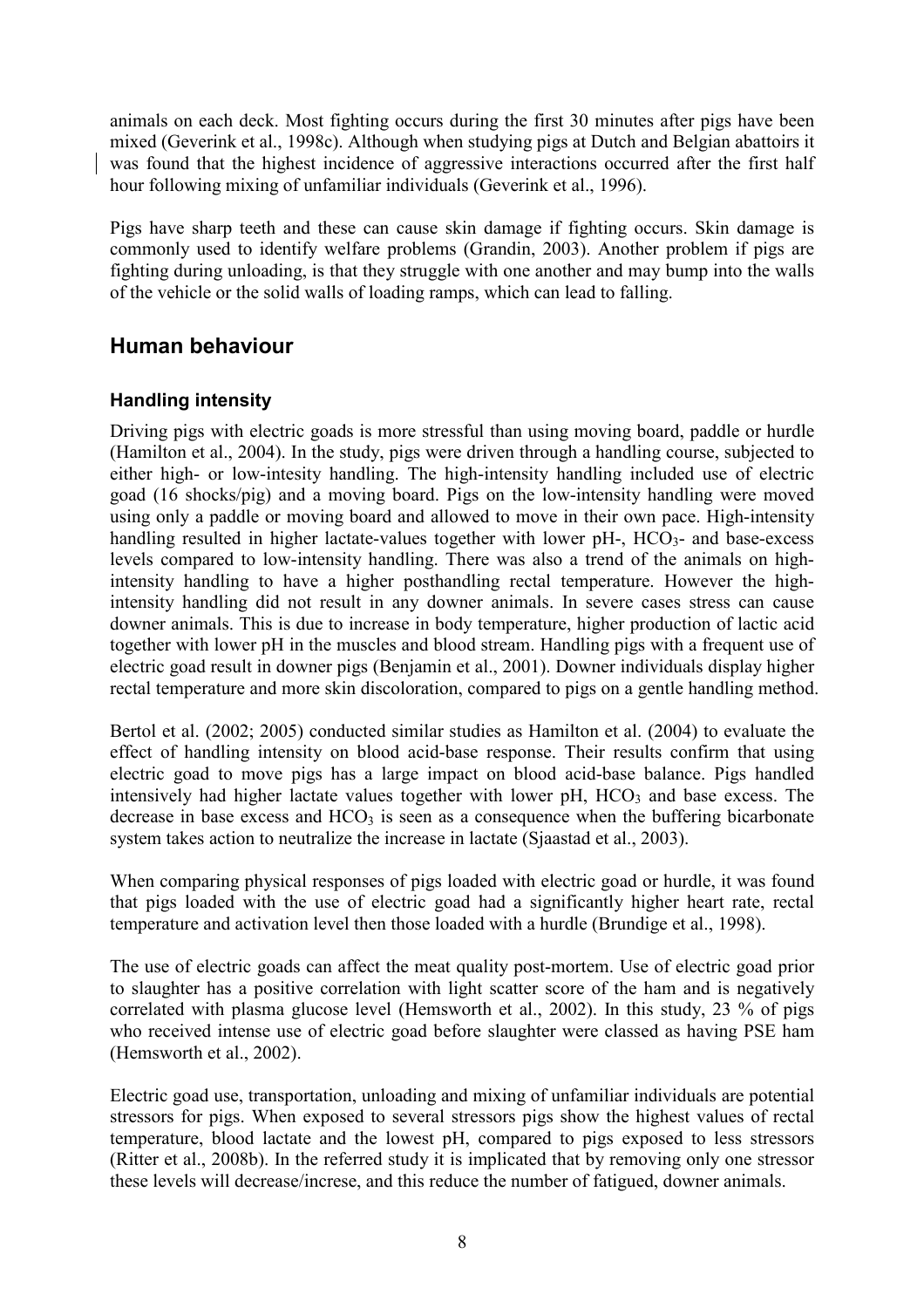# **Discussion**

Transporting pigs and other animals can be problematic concerning the welfare of the animals. As shown in a number of studies, ramps is one very stressful factor for pigs during unloading (Van Putten & Elshof, 1978; Warris et al., 1991; Brown et al., 2005). After a long transport pigs can be exhausted and smooth unloading is necessary. The angle of slope of the ramp shall not be too steep; the use of slopes over 20˚ is very difficult for pigs to handle (Van Putten & Elshof, 1978; Warris et al., 1991). There are several suggestions how to reduce stress during unloading. Van Putten & Elshof (1978) suggest that extension of the unloading ramp is a potenial solution to decrease steep slopes. However this can be difficult to carry out because unloading areas or trailers have to be rebuilt in order to construct extendible ramps. Instead of using steep ramps hydraulically tail-lifts can be used (Brown et al., 2005). The positive aspects of such lifts are that pigs do not have to descend ramps at all and they can be moved in their solid groups. However tail-lifts can prolong the unloading time, since it has to be moved up and downwards and this has to be taken into account. Yet another option instead of unloading ramps is the container system (Van Putten & Elshof, 1978; Brown et al., 2005). Brown et al. (2005) suggested that this system could be developed to create a totally automatized transportation and slaughter system. The containers can be self-contained with food, water and have a feces collecting system. At the abattoir the containers can be transported unsealed and continue into a gaseous stunning area, without humans having to handle the pigs at all until they are properly stunned. This would minimise the stress on the animals from humans and surroundings. If these containers are routinely used somewhere remains unclear and there is a need for further research and development.

Steep loading ramps make pigs hesitate before going down (Van Putten & Elshof, 1978; Warris et al., 1991). If pigs start to hesitate and try to turn around this can lead to rough handling by electric goads from personnel. Use of electric goads is an extremely stressful factor for pigs and lead to increased heart rate (Van Putten & Elshof, 1978; Brundige et al., 1998; Benjamin et al., 2001), negative changes in blood parameters (Hemsworth et al., 2002; Hamilton et al., 2004; Bertol et al., 2005ab), carcass damages and bad meat quality post mortem (Geverink et al., 1996; Hemsworth et al., 2002). Together this demonstrates that in order to minimize stress on pigs during unloading and improve meat quality, the use of electric goads shall be avoided unless in exceptional cases.

This literature review shows that the need for use of electric goads implicates that the unloading area is of poor design. If the area is well-designed, the animals would unload and keep moving without hestitation. Holdbacks to movement are not just ramps or unloading systems. There are many potential stressors or holdbacks to pigs´ movement: noise (Spensley et al., 1995; Talling et al. 1995; Geverink et al., 1998a; Lippmann et al., 1999), shadows or dark areas (Van Putten & Elshof, 1978; Grandin, 1982; 1990; Tanida et al., 1996) and narrow passages (Van Putten & Elshof, 1978; Grandin, 1990; Lambooij, 2000). By small improvements of the unloading surroundings these holdbacks can be removed. For example modifications in order to minimize shadows, reducing the noice by isolation and broaden passageways to facilitate movement. This together with education of stockmen could further decrease the use of electric goads and other rough handling methods.

Pigs that in some way have been trained or extra handled by humans are less fearful and more often need to be driven with electric goads in order to move (Geverink et al. 1998b; Hemsworth et al., 2002; Krebs & McGlone, 2009). In contrast, pigs that have been used to novel surroundings, but not handled by humans, are easy to move without electric goads. This because they are still afraid of humans but used to novel surroundings (Krebs & McGlone,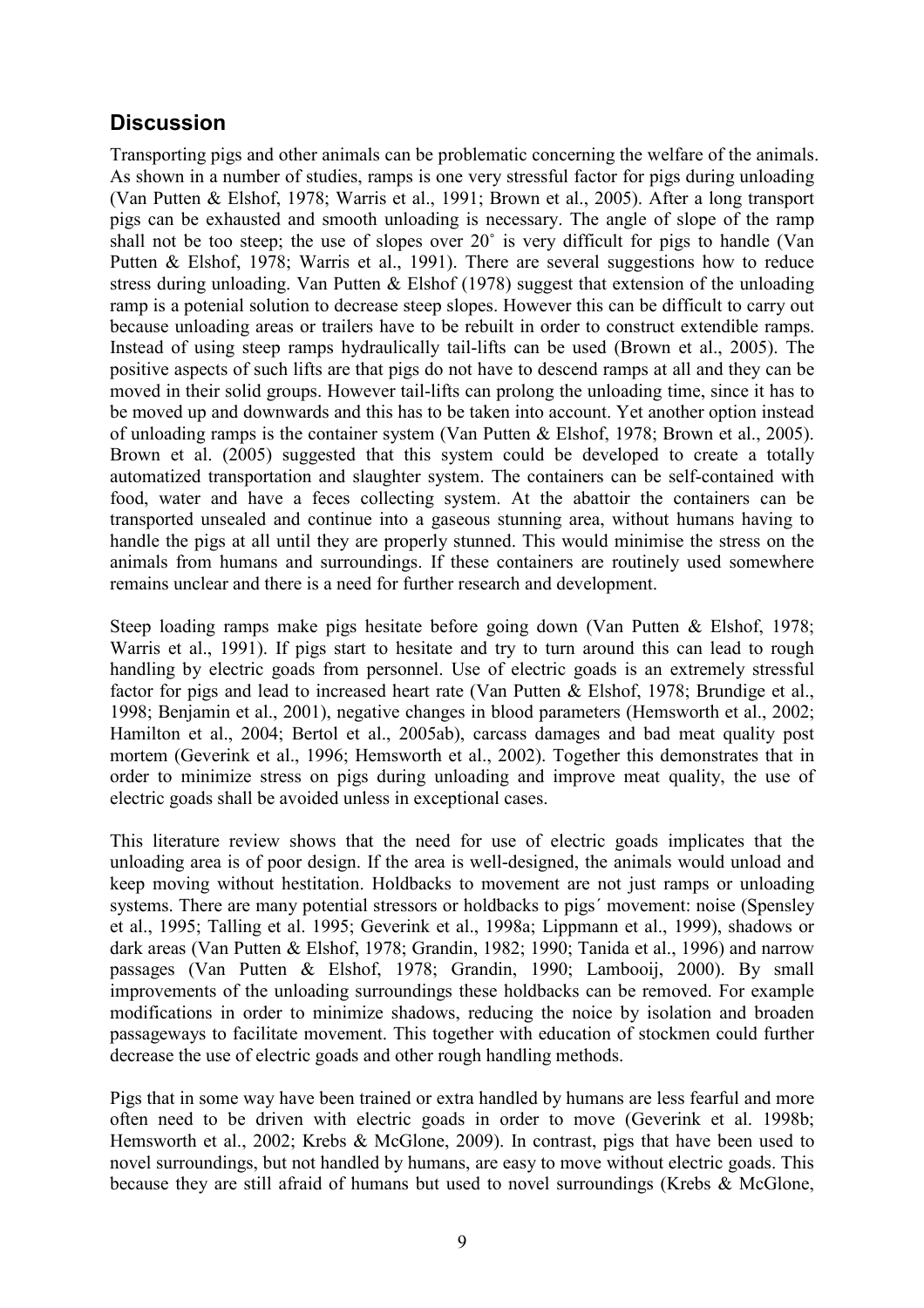2009). This implicates that pigs used to new environments do not get stressed as much as pigs that never have left their home-pen. Training pigs to new surroundings by moving them around at the home farm could therefore be a way to reduce their stress response when transported to abattoirs. This is though probably difficult to accomplish since it takes time and work effort from farm personnel.

High sound levels are yet another stressful factor for pigs during unloading. High sound levels are more stressful to pigs compared to more moderate levels (Talling et al., 1995; Lippmann et al., 1999). Transport, machines and white noise cause more stress responses when comparing them with farm or abattoir sound (Spensley et al., 1995; Talling et al., 1995; Geverink et al., 1998a). Farm and abattoir sound often contain pigs vocalizing, for example pigs squeeling in a abattoir restrainer (Geverink et al., 1998a). This implies that sound from other pigs, even squeeling, is not as stressful to pigs as more industrial sounds. Together this suggests that unloading areas that is silent or at least only have moderate sound levels is good to reduce stress on pigs´ during unloading.

The width of passageways and unloading ramps is somewhat questioned, and of course it depends on the size of the pigs. What is clear is that pigs should be moved in group or at least two side by side to promote following (Grandin, 1982; 1987; 1990; Lambooij, 2000), pigs want to stay together when stressed (Van Putten & Elshof, 1978). Funnels cause pigs to jam (Van Putten & Elshof, 1978; Grandin, 1990) and if the unloading ramp is less wide then the transport, there should be at least two entrances to single file races. If single-file races must be used they should be side by side with see-through partition, so pigs can see and smell each other. Contact with other pigs can act comforting and reduce stress response during unloading. Races should be wide enough for one pig otherwise animals will try to walk side-by-side.

In conclusion it is clear that loading, unloading and transportation is generally very stressful for pigs. There is no clear answer to the question which is the most stressful event occuring when slaughter pigs are unloaded at abattoirs; the situation is complex with several influences. Stressful factors that affect pigs during transportation and unloading are steep unloading ramps, electric goads, noise, shadows and narrow passageways. However, in todays production transportation is a must. Therefore the need for improvement of equipment, routines and logistics are essential for reducing stress during transportation and unloading. Improvement can be accomplished when results from research lead to legislation changes or development of new equipment such as the container system. Such a system could very well be the best for slaughter pigs that have to be transported to abattoirs. The system requires no human handling after loading at the farm, and this can be done by the farmer who is familiar with the pigs. If the containers are well designed and provided with good ventilation pigs can be held for a longer time in comparison with transportation vehicles. However if such a system shall be used there have to be rebuilding at abattoirs, together with research to evaluate how the system functions in practical situations. This must be financed in some way and in the long-term perspective the system could repay itself. A better system could decrease transport associated losses and improve pigs´ welfare during unloading.

## Acknowledgements

Special thanks to supervisor Maria Andersson and the writing group for valuable comments on the manuscript. Thanks to T. Grandin for kindly permission use of photos.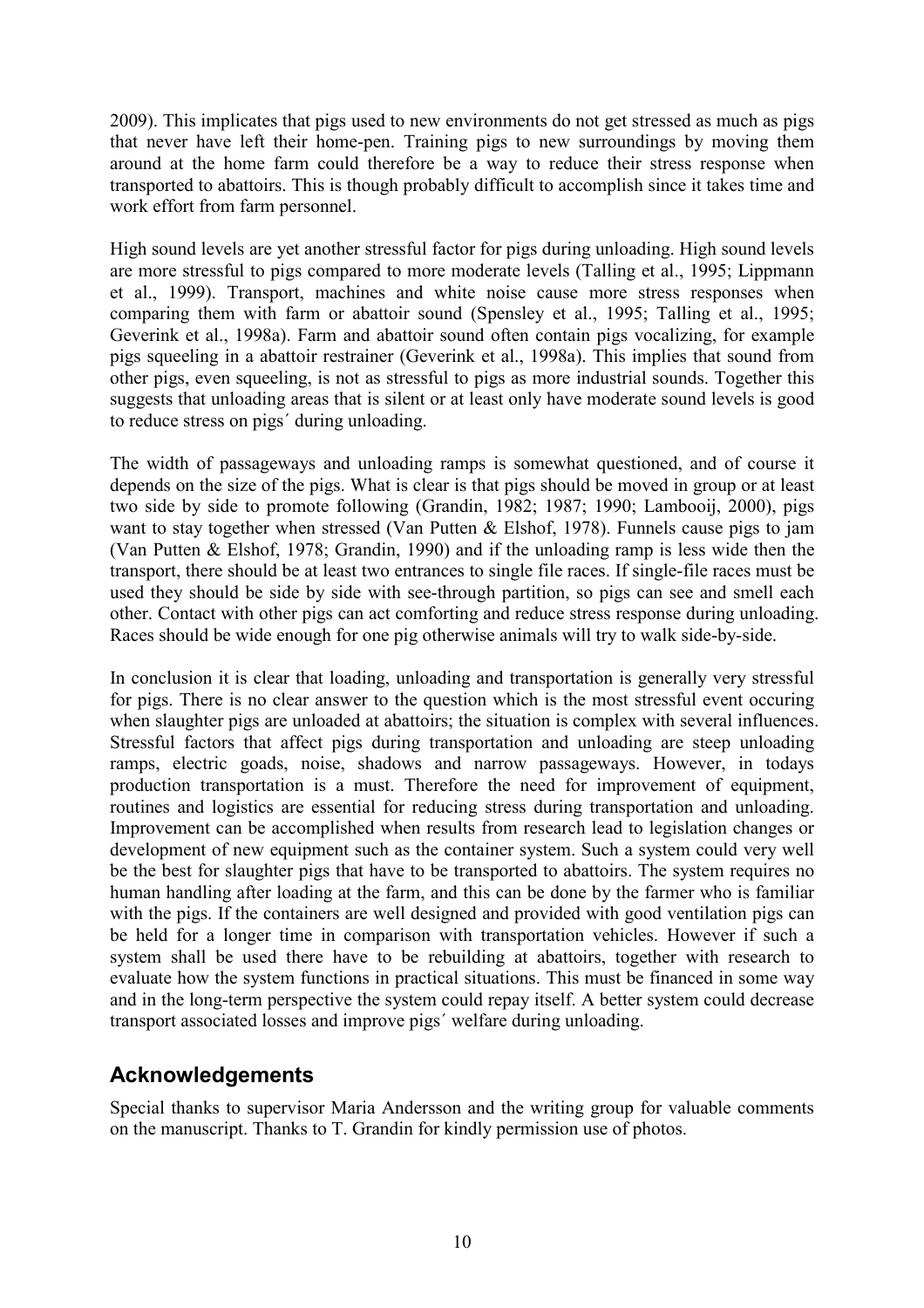## References

- Atkinsson, S. 2000. Farm animal transport, welfare and meat quality. Swedish University of Agricultural Sciences, Faculty of Veterinary Medicine, Department of Animal Environment and Health. Masters Thesis.
- Benjamin, M. E., Gonyou, H. W., Ivers, D. J., Richardson, L. F., Jones, D. J., Wagner, J. R., Seneriz, R., Anderson, D. B. 2001. Effect of animal handling method on the incidence of stress response in market swine in a model system. Journal of Animal Science 79, suppl. 1, 279.
- Bertol, T. M., Ellis, M., Hamilton, D. N., McKeith, F. 2002. Effect of handling intensity on blood acid-base balance in slaughter weight pigs. Journal of Animal Science 80, suppl. 2, 86.
- Bertol, T. M., Ellis, M., Ritter, M. J., McKeith, F. K. 2005. Effect of feed withdrawal and handling intensity on longissimus muscle glycolytic potential and blood measurements in slaughter weight pigs. Journal of Animal Science 83, 1536-1542.
- Bowker, B. C., Grant, A. L., Forrest, J. C., Gerrard, D. E. 2000. Muscle metabolism and PSE pork. Journal of Animal Science 79, 1-8.
- Bradshaw, R. H., Parrott, R. F., Forling, M. L., Good, J. A., Lloyd, D. M., Rodway, R. G., Broom, D. M. 1996a. Stress and travel sickness in pig: Effects of road transport on plasma concentrations of cortisol, beta endorphin and vasopressin. Journal of Animal Science 63, 507-519.
- Bradshaw, R. H., Parrott, R. F., Goode, J. A., Lloyd, D. M., Rodway, R. G., Broom, D. M. 1996b. Behavioural and hormonal responses of pigs during transport: effect of mixing and duration of journey. Animal Science 62, 547-554.
- Broom, D. M. 2000. Welfare assessments and welfare problem areas during handling and transport. In: Livestock Handling and Transport (ed. T. Grandin), 43-62. CABI Publishing, Cambridge, MA, USA.
- Brown, S. N., Knowles, T. G., Wilkins, L. J., Chadd, S. A., Warriss, P. D. 2005. The response of pigs to being loaded or unloaded onto commercial animal transporters using three systems. The Veterinary Journal 170, 91-100.
- Brundige, L., Oleas, T., Doumit, M., Zanella, A. J. 1998. Loading techniques and their effect on behavioral and physiological responses of market weight pigs. Journal of Animal Science 76, suppl. 1, 99.
- European Commission, Eurostat. May 2009. http://nui.epp.eurostat.ec.europa.eu/nui/show.do?dataset=food\_in\_pagr2&lang=en
- Geverink, N. A., Engel, B., Lambooij, E., Wiegant, V. M. 1996. Observations on behaviour and skin damage of slaughter pigs and treatment during lairage. Applied Animal Behaviour Science 50, 1- 13.
- Geverink, N. A., Bühnemann, A., van de Burgwal, J. A., Lambooij, E., Blokhuis, H. J., Wiegant, V. M. 1998a. Responses of slaughter pigs to transport and lairage sounds. Physiology & Behaviour 4, 667-673.
- Geverink, N. A., Kappers, A., van de Burgwal, J. A., Lambooij, E., Blokhuis, H. J., Wiegant, V. M. 1998b. Effects of regular moving and handling on the behavioral and physiological responses of pigs to preslaughter treatment and consequences for subsequent meat quality. Journal of Animal Science 76, 2080-2085.
- Geverink, N. A., Bradshaw, R. H., Lambooij, E., Wiegant, V. M., Broom, D.M. 1998c. Effects of simulated lairage conditions on the physiology and behaviour of pigs. The Veterinary Record 143, 241-244.
- Grandin, T. 1980. Designs and specifications for livestock handling equipment in slaughter plants. International Journal for the study of Animal Problems 1, 178-200.
- Grandin, T. 1982. Pig behaviour studies applied to slaughter-plant design. Applied Animal Ethology 9, 141-151.
- Grandin, T. 1987. Animal handling. Veterinary Clinics of North America 3, 323-338.